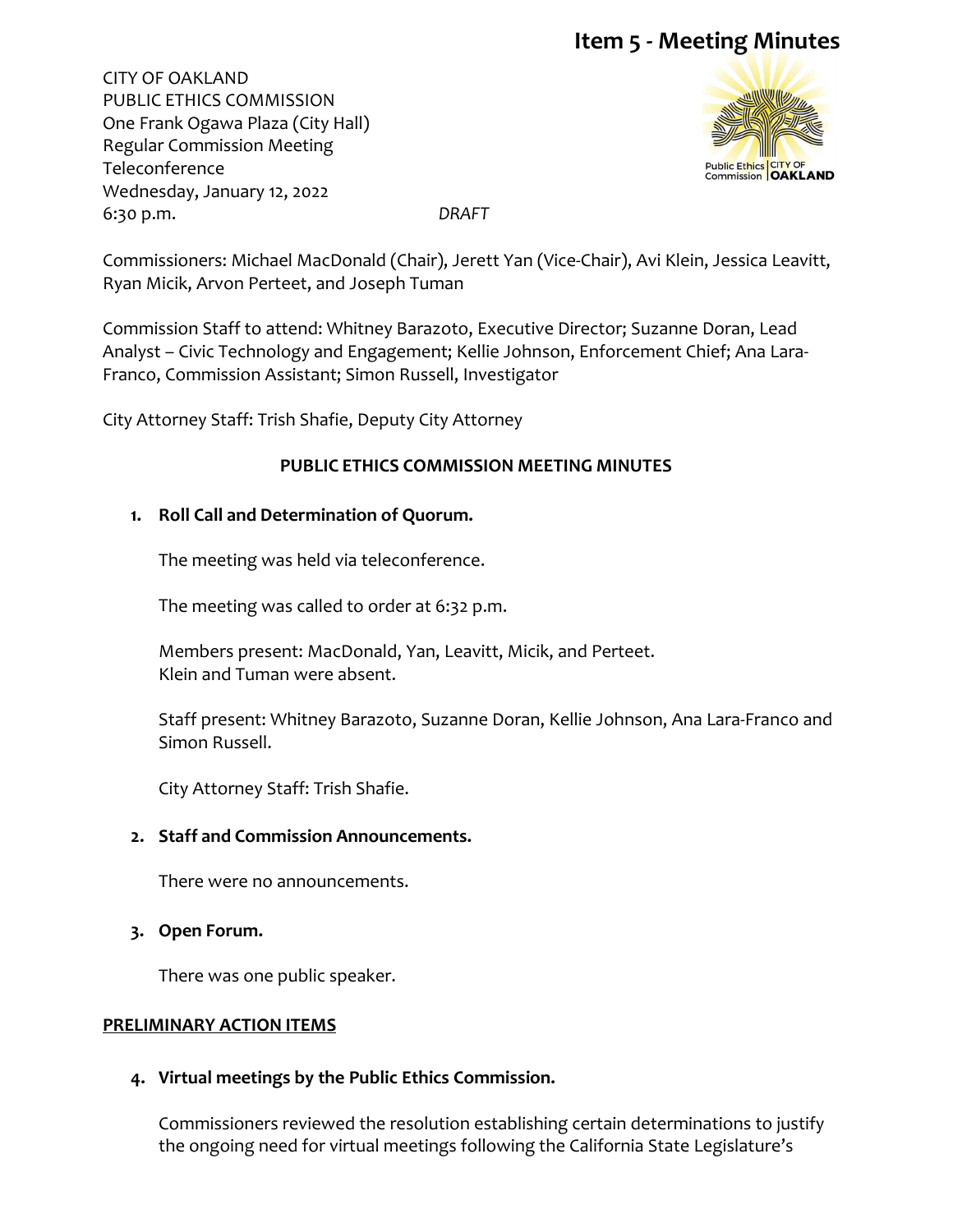CITY OF OAKLAND PUBLIC ETHICS COMMISSION One Frank Ogawa Plaza (City Hall) Regular Commission Meeting Teleconference Wednesday, January 12, 2022 6:30 p.m. *DRAFT*



adoption and Governor's approval of AB 361 on September 16, 2021.

Leavitt moved, and Perteet seconded to approve **RESOLUTION NO. 22-01.**

Ayes: MacDonald, Yan, Leavitt, Micik, and Perteet.

Noes: None

Vote: Passed 5-0

Absent: Klein and Tuman.

#### **ACTION ITEMS**

- **5. Approval of Commission Meeting Draft Minutes.** 
	- a. December 6, 2021 Regular Meeting Minutes

There were no public speakers.

Micik moved and MacDonald seconded to approve the minutes for December 6, 2021.

Ayes: MacDonald, Yan, Leavitt, Micik, and Perteet.

Noes: None

Vote: Passed 5-0**.** 

Absent: Klein and Tuman

#### **6. Election of Officers (Chair and Vice-Chair) of the Commission.**

There were no public speakers.

Yan moved to approve the appointment of Arvon Perteet as Chair of the PEC for 2022. Leavitt seconded the motion.

Ayes: MacDonald, Leavitt, Micik, and Perteet.

Noes: None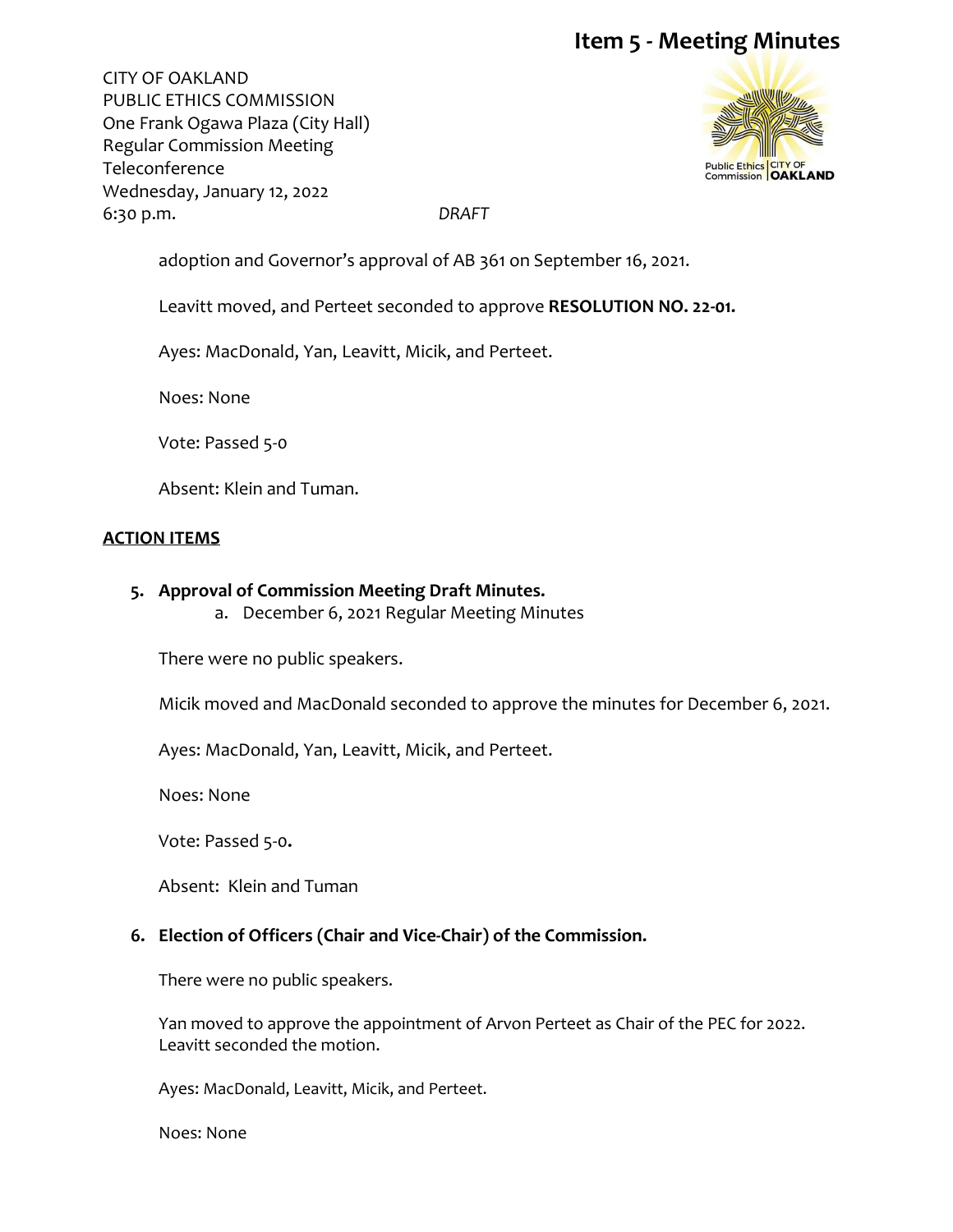CITY OF OAKLAND PUBLIC ETHICS COMMISSION One Frank Ogawa Plaza (City Hall) Regular Commission Meeting Teleconference Wednesday, January 12, 2022 6:30 p.m. *DRAFT*



Abstain: Yan

Vote: Passed 4-0**.** 

Absent: Klein and Tuman

Micik moved to approve the appointment of Michael MacDonald for Vice-Chair. Perteet seconded the motion.

Ayes: MacDonald, Leavitt, Micik, and Perteet.

Noes: None

Abstain: Yan

Vote: Passed 4-0**.** 

Absent: Klein and Tuman

#### **7.** *In the Matter of Jason Overman (Case No.* **18-14)**.

Commissioners discussed and asked questions on the matter.

There were no public speakers.

Perteet moved and Leavitt seconded to approve the staff recommendation.

Ayes: MacDonald, Yan, Leavitt, Micik, and Perteet.

Noes: None

Vote: Passed 5-0.

Absent: Klein and Tuman

### **8. Proposed Amendments to the Limited Public Financing Act (OMC Chapter 3.13).**

Commission staff presented draft amendments to the Limited Public Financing Act to implement statutory amendment recommendations made by the City Auditor in her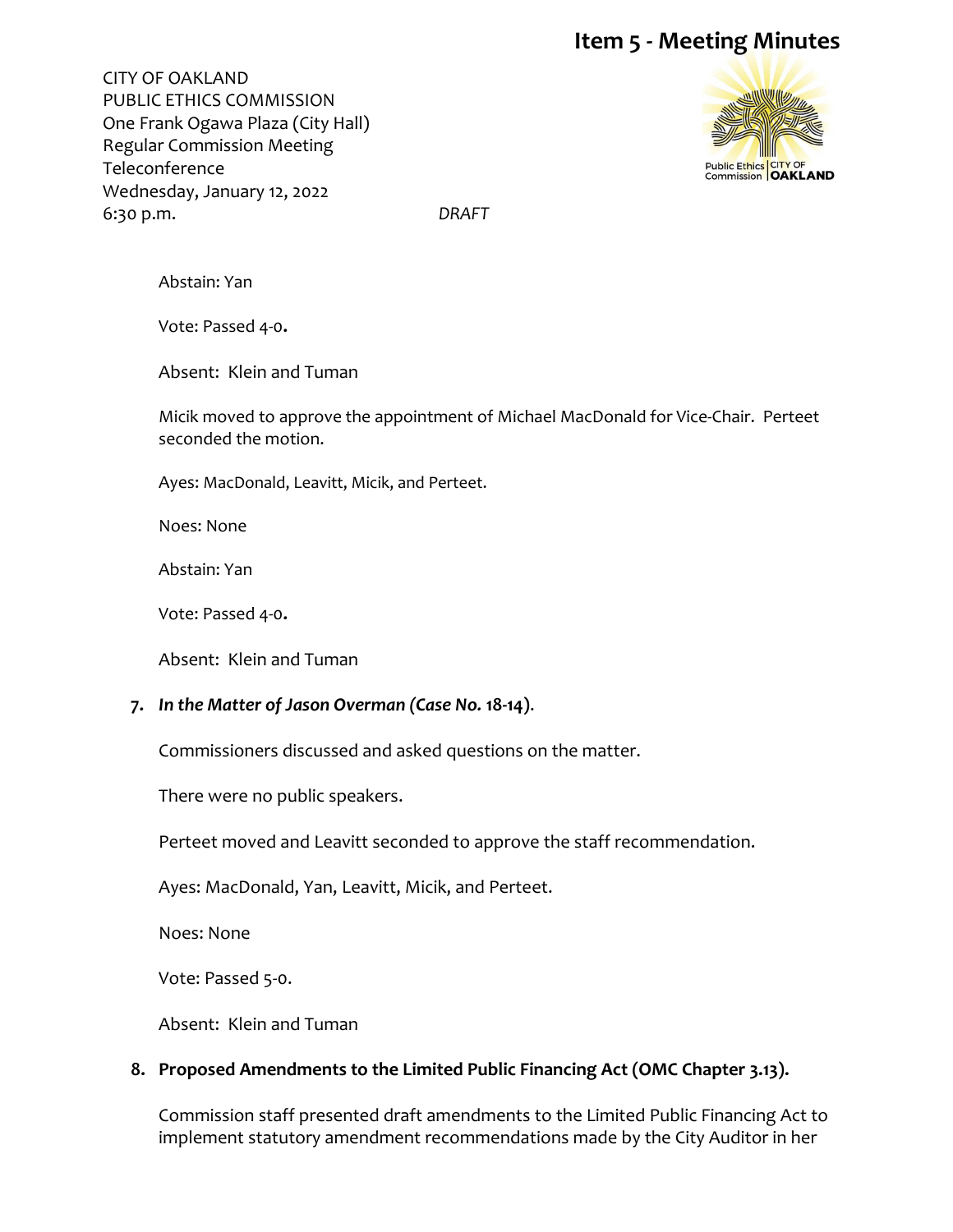CITY OF OAKLAND PUBLIC ETHICS COMMISSION One Frank Ogawa Plaza (City Hall) Regular Commission Meeting Teleconference Wednesday, January 12, 2022 6:30 p.m. *DRAFT*



audits of the 2018 and 2020 implementation of the program.

There were no public speakers.

MacDonald moved and Micik seconded to adopt the recommendations.

Ayes: MacDonald, Yan, Leavitt, Micik, and Perteet.

Noes: None

Vote: Passed 5-0.

Absent: Klein and Tuman

### **DISCUSSION ITEMS**

- **9. Reports on Subcommittees and Commissioner Assignments.**
	- a. **Enforcement Subcommittee** (*ad hoc*, created on November 1, 2021) Arvon Perteet (Chair), Ryan Micik, Jerett Yan

MacDonald created a new *ad hoc* Public Records Performance Subcommittee. The members will include MacDonald as Chair, and Leavitt. The third member will be selected at the next meeting.

Perteet shared that the *ad hoc* Enforcement Subcommittee met last month and will continue to meet. A new member will be selected after Yan's term ends January 21, 2022.

MacDonald also mentioned that he would like to create an *ad hoc* Outreach Subcommittee. This will be discussed at a future meeting.

#### **INFORMATION ITEMS**

#### **10. Disclosure and Engagement.**

Suzanne Doran, Lead Analyst, provided an overview of education, outreach, disclosure and data illumination activities for the 2021 year, as well as an update on activities for this past month.